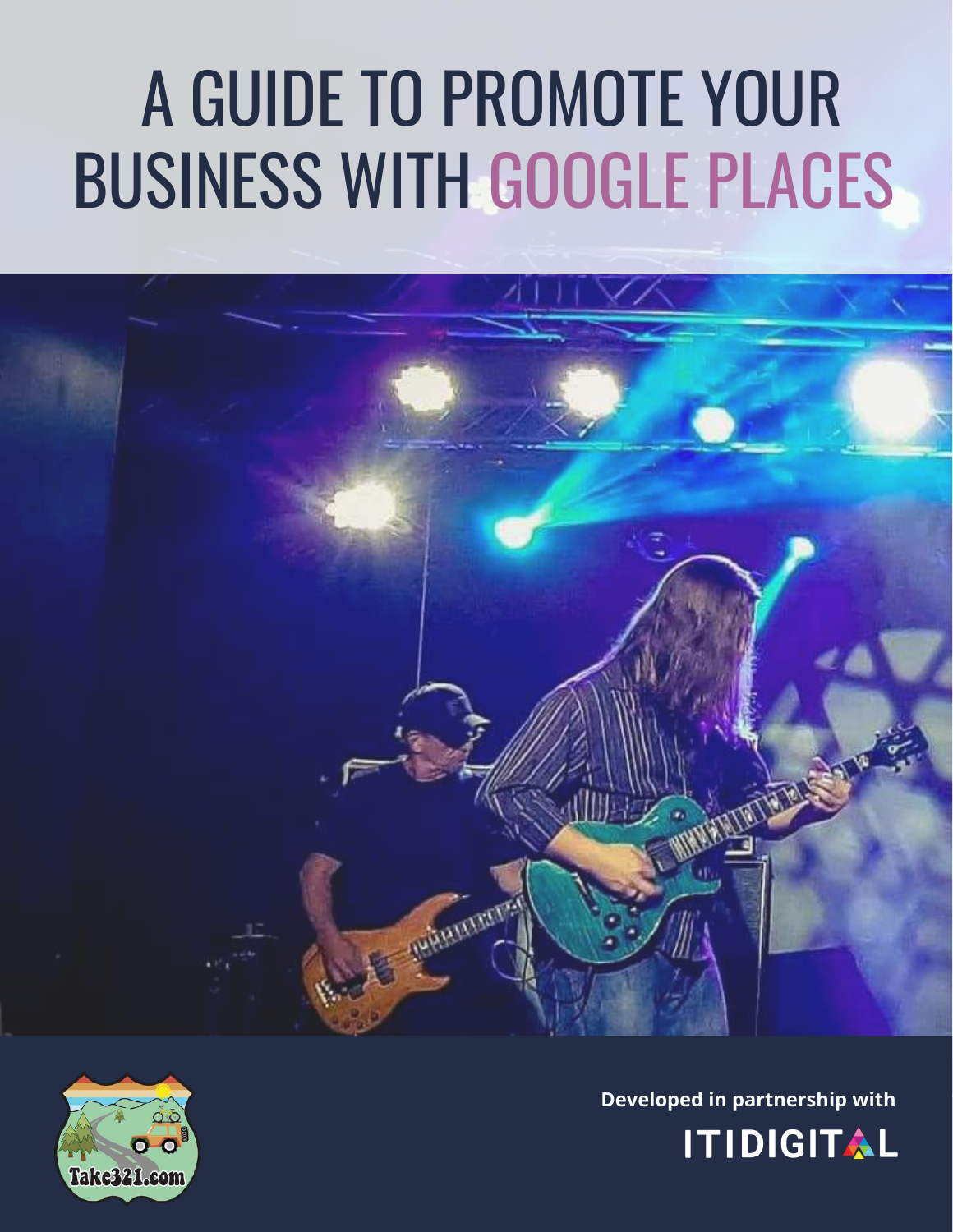# **WHY GOOGLE PLACES?**

The answer is simple – to be in front of your audience. Consumers, visitors, and guests look for real-time accurate information more than ever. Reach potential customers and drive more traffic to your business.



#### **PLACES LISTINGS INCLUDE:**

- Up to 5 images of the business (by the owner or submitted by visitors)
- Phone, Address and Get Directions (GPS) button
- Hours of operation / Open or Closed Status
- Link to business Website URL
- Latest five Google Reviews

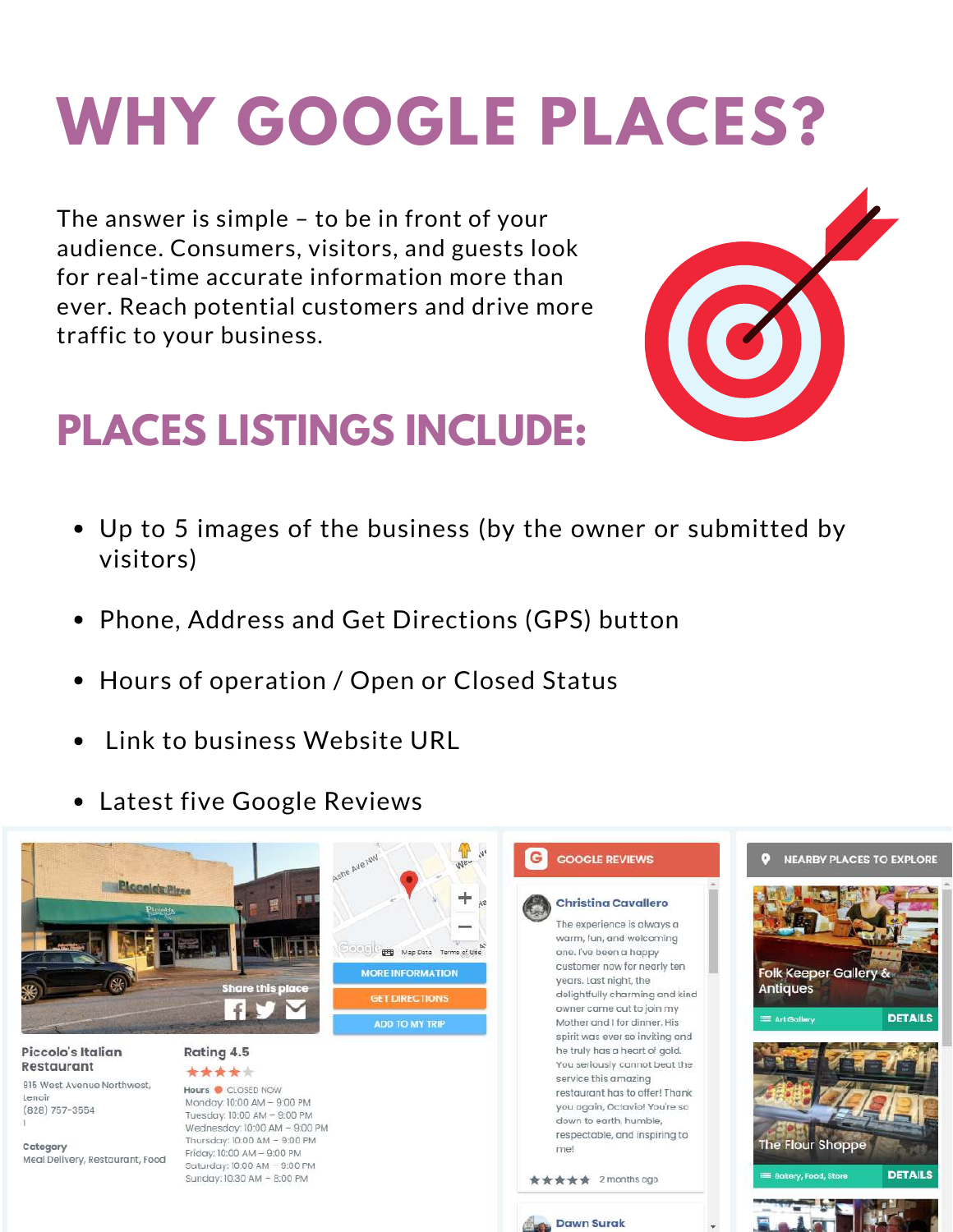#### **OTHER HELPFUL FEATURES**

- Search business by name
- View by category: **Activities, Arts & Culture, Outdoors & Fitness, Dining & Nighlife, Shopping**



- Discover business nearby
- Mobile-friendly and GPS enabled (Map view)

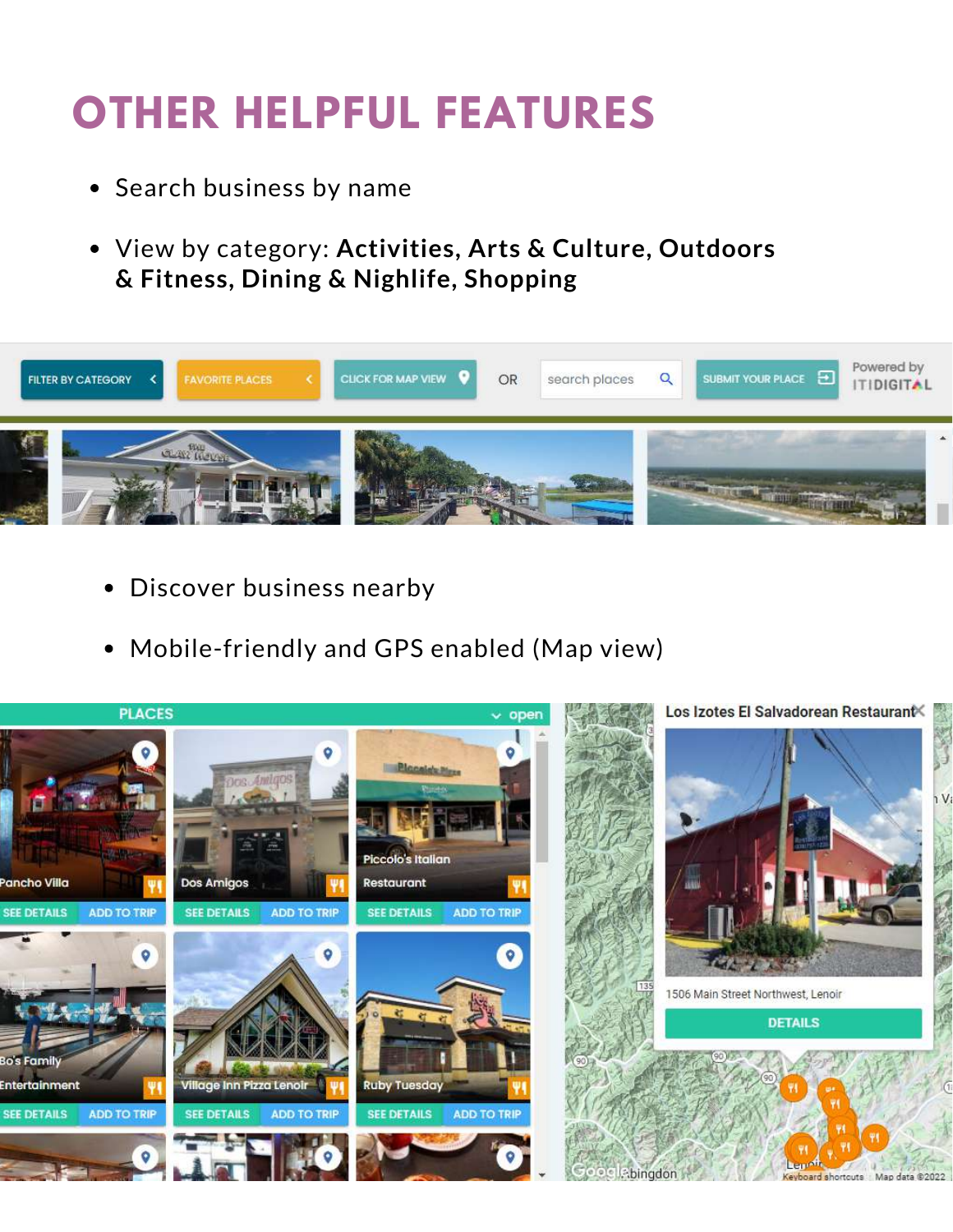## **HOW CAN I FIND OR CREATE MY GOOGLE BUSINESS?**

- Go to https://www.google.com/business/
- Login to your **Google Account**
- Find your **Business on Google**

| Google<br>$=$                                                                                                                                           | Find and manage    |
|---------------------------------------------------------------------------------------------------------------------------------------------------------|--------------------|
| ARENA SCHOOL FIGHT                                                                                                                                      | your business      |
| ARENA SCHOOL FIGHT<br>$5.0 + + + + (9)$<br>R. Min. Gastão Mesquita, 505<br>- Pompeia, São Paulo - SP.<br>aude auconvin<br>05012-010, Brazil<br>OVERVIEW | Iti Digital        |
| SCCCCOME                                                                                                                                                | Can'               |
| AROUT                                                                                                                                                   | <b>ITI Digital</b> |

- If your place it's not on google yet, click on "**Include your business on Google"**
- Follow the steps and directions from Google and add your company info, such as: **Company Name, Category (dropdown option) , Address,**
- **IMPORTANT:** to be aggregated by the ImGoing software, an **PHYSICAL ADDRESS IS REQUIRED.**

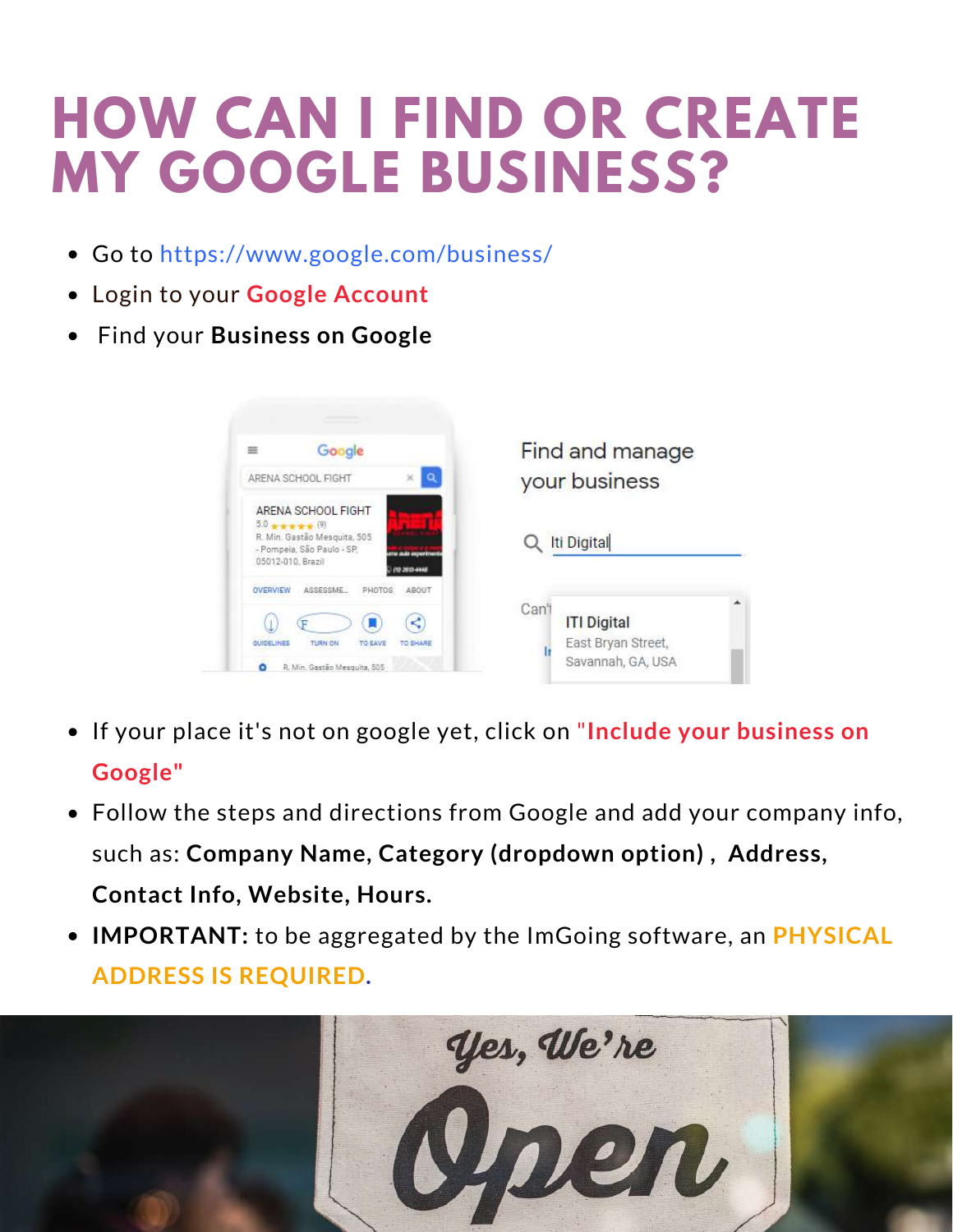### **HOW CAN I MANAGE AND UPDATE MY GOOGLE BUSINESS?**

- Go to https://www.google.com/business/
- Login to your **Google Account**
- Go to **Manage Locations** click on your Business
- Go to **Info** and edit the fields you want to update



**If your Google Business is up to date, but you still can't find it on the destination website, please contact the destination staff and we will include your business.**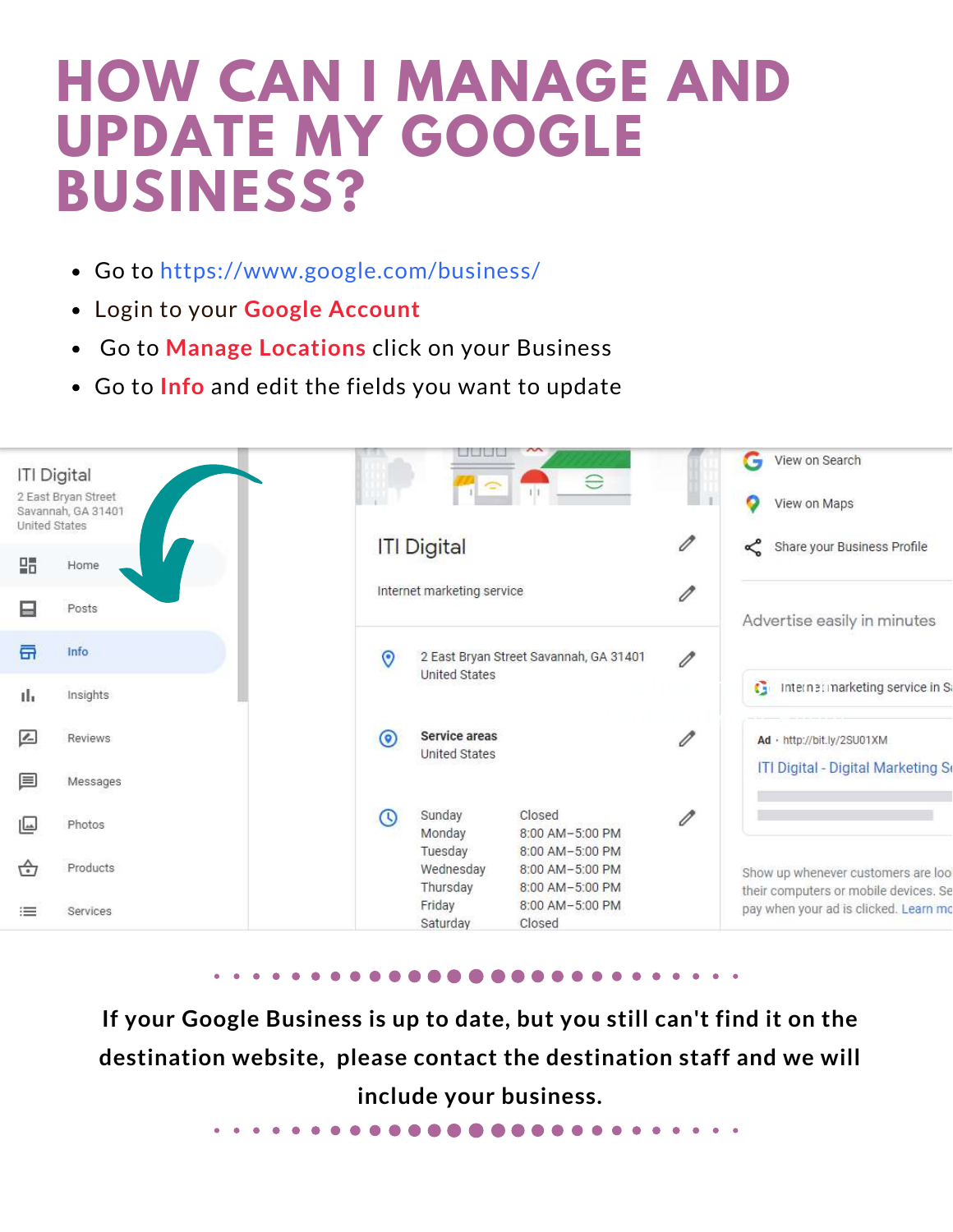### **I AM NOT ON GOOGLE BUT WANT TO BE LISTED ON THE DESTINATION SITE. IS IT POSSIBLE?**

Yes, although there are many advantages of promoting your business on Google Places, if you prefer to submit your business directly to the destination website, that's ok.



#### **Add Place Manually**

< Back to places

**Fill out the form and allow 48 hours for the destination staff to review and approve your place.**

| Name *                                     |  |
|--------------------------------------------|--|
| Location (type and pick from the dropdown) |  |
|                                            |  |
| Category *<br><b>Activities</b>            |  |
|                                            |  |
| Web Site                                   |  |
|                                            |  |
| Description                                |  |